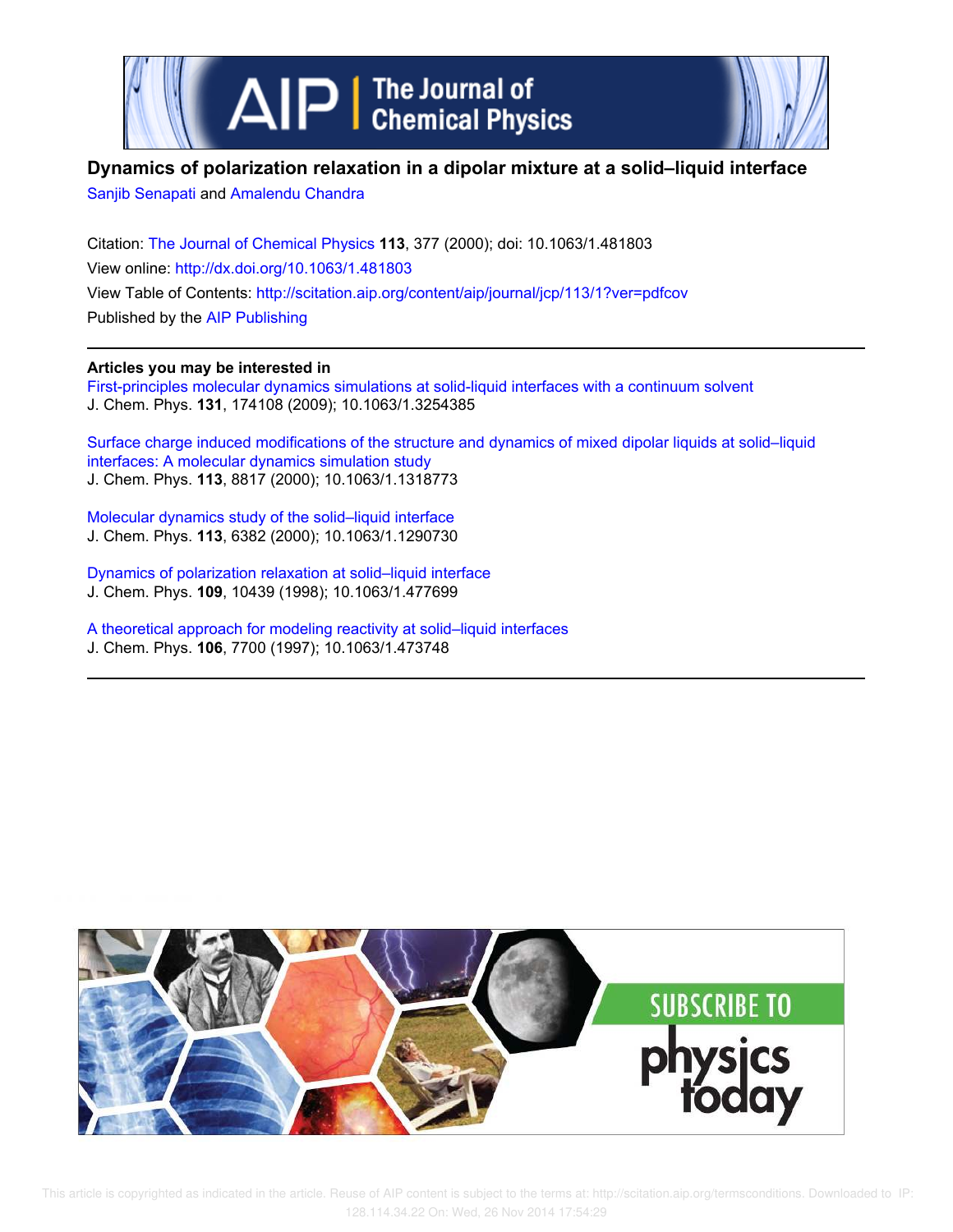# **Dynamics of polarization relaxation in a dipolar mixture at a solid–liquid interface**

Sanjib Senapati and Amalendu Chandra<sup>a)</sup> *Department of Chemistry, Indian Institute of Technology, Kanpur, India 208016*

(Received 2 February 2000; accepted 7 April 2000)

Dynamics of polarization relaxation in a dipolar mixture at solid–liquid interface is investigated theoretically by using time dependent density functional theory. The time dependence of the building up of polarization of different dipolar species next to a newly charged solid surface is calculated by solving both Markovian and non-Markovian equations of motion for density and momentum variables. The inhomogeneity of the interface is taken into account in the dynamical theory. The theory also includes the various intra- and interspecies molecular correlations and the surface–molecule interactions. Both the molecular size and the dipole moment of various species in the dipolar mixture can be unequal. The initial inhomogeneity of the interface is calculated by using a weighted density functional theory. Explicit numerical results are obtained for the polarization relaxation in a binary dipolar liquid at varying distances from the solid surface and the dynamics of interfacial relaxation of the two species are compared with that in the bulk phase. A slowing down of the rate of relaxation is found for interfacial molecules of both the species. However, the extent of slowing down is found to be different for different species. Also, the rate of relaxation is found to change nonmonotonically with distance from the surface due to the layering of solvent molecules at the interface.  $\oslash$  2000 American Institute of Physics. [S0021-9606(00)51425-1]

## **I. INTRODUCTION**

An understanding of the dynamical behavior of dipolar molecules in the vicinity of solid surfaces is extremely important for investigations of many electrochemical and surface processes. For example, the solvent relaxation near a charged electrode or a membrane can influence the rates of electron transfer and other chemical processes occurring at these interfaces. Many recent studies have investigated the dynamical properties of pure dipolar liquids near uncharged and charged solid surfaces by means of computer simulations $1-14$  and analytical theories.<sup>15</sup> These studies have provided significant information about the dynamical behavior of a pure dipolar liquid at solid–liquid interfaces. In contrast, relatively scant attention has been focused on the dynamics of mixed dipolar liquids near solid surfaces, despite great importance of such interfaces in electrochemistry and surface science. In fact, we are aware of only one simulation study on this problem which considered a binary dipolar liquid in contact with an uncharged surface $16$  and, to the best of our knowledge, no analytical theory has yet been developed to investigate the molecular relaxation in a dipolar mixture near a solid surface. Consequently, the dynamical behavior of solid–liquid interfaces involving mixed dipolar liquids is poorly understood. The dynamics of such an interface is expected to be much more complex than that of a pure solvent– solid interface because of different degree of inhomogeneity and different time scales of relaxation of different species at the interface. These differences can arise from unequal molecular size, dipole moment and also from unequal density of the different components forming the dipolar mixture. The

goal of the present work is to develop an analytical theory to investigate this molecular relaxation in a mixed dipolar liquid in the vicinity of a solid surface.

In the present work, we employ time dependent density functional theory<sup>17,18</sup> to derive equations for the time dependence of inhomogeneous polarization in a multicomponent dipolar mixture next to a charged surface. The time dependent density functional theory has been proved to be a very useful and versatile tool for the studies of dynamics of both homogeneous and inhomogeneous systems and it is employed here for the first time to explore interfacial relaxation in a mixed dipolar liquid. The theory properly includes the initial inhomogeneity of the interfacial mixture, the intraand interspecies molecular correlations, the surface–solvent interactions and also the effects of inertial motion and time dependent rotational friction of solvent molecules of various species. The initial inhomogeneity is calculated by using the weighted density functional approach which has been shown to be very accurate in describing the structure of both pure and mixed liquids near hard walls. $19-24$  We have obtained numerical results for polarization relaxation in a binary dipolar mixture at various times and at various distances from the charged surface. Both the molecular sizes and the dipole moments of the two species are unequal. The rate of polarization relaxation is found to be slower in the interfacial region of high solvent density. However, the extent of slowing down is found to be different for different species. Also, the relaxation rate changes nonmonotonically with distance from the surface for both the species due to the presence of molecular layering in the interfacial region. The effects of memory and inertial motion of solvent molecules on the interfacial relaxation are also calculated and the results are compared with those obtained by ignoring these effects. The a) Electronic mail: amalen@iitk.ac.in  $\blacksquare$  relaxation at the surface is always found to be slower than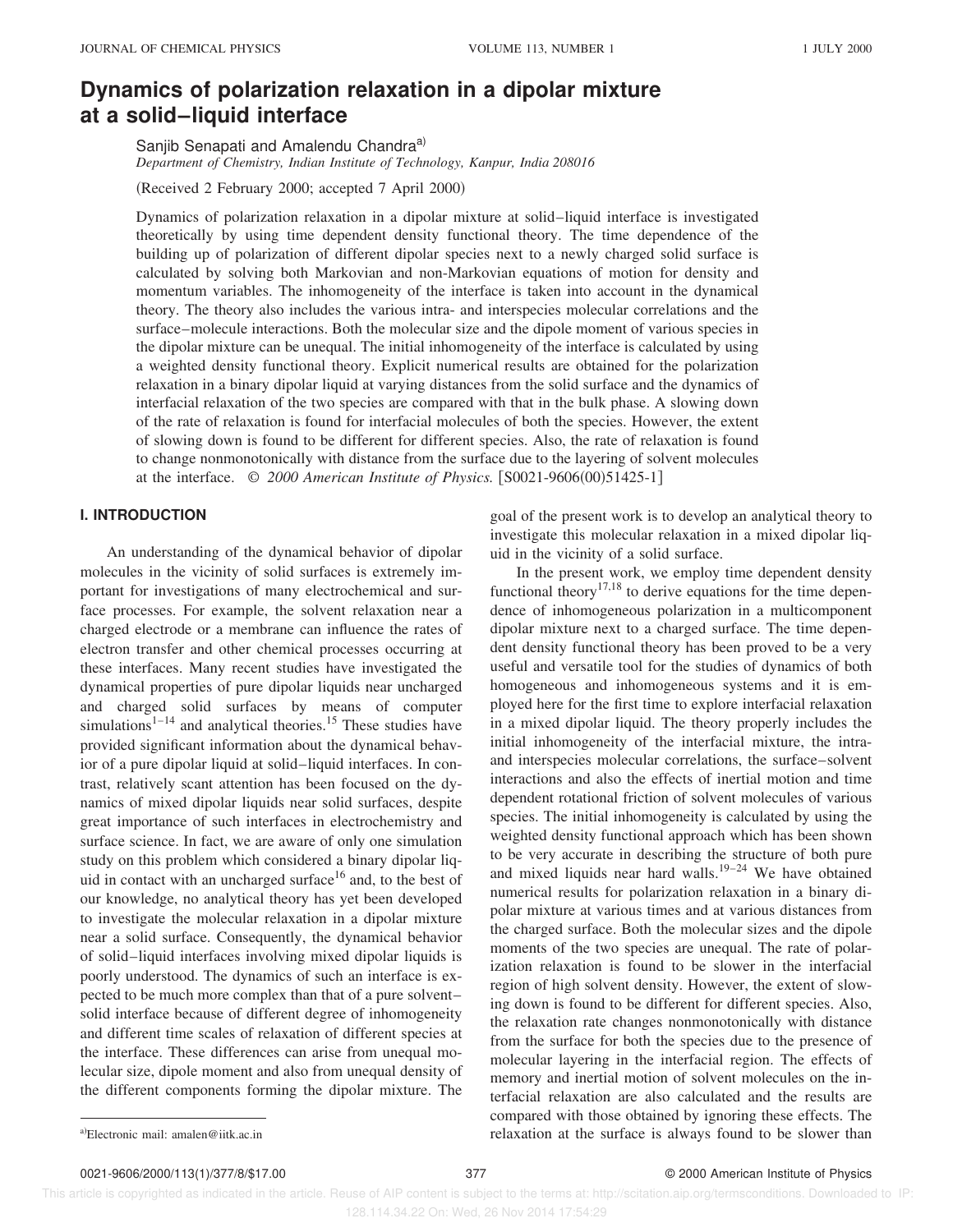that in the bulk, although the rate as such increases to some extent when inertial and non-Markovian effects are included. Thus, the slowing down of the relaxation near the surface is found to be a rather general feature of interfacial relaxation.

The organization of the rest of the paper is as follows. In Sec. II, we describe the theory and in Sec. III, we present the numerical results. Our conclusions are summarized in Sec. IV.

### **II. THEORY**

We consider a dipolar mixture consisting of dipolar molecules of *n* different species. The molecules are confined between two solid surfaces. The solvent molecules are modeled as dipolar hard spheres where both the molecular diameter and the dipole moment of various species can be different. The diameter and the dipole moment of a solvent molecule of species  $\alpha$  are denoted by  $\sigma_{\alpha}$  and  $\mu_{\alpha}$ , respectively. The solvent molecules also interact with the two solid surfaces which are considered to be infinite hard walls located at positions  $z=0$  and  $z=L$  along the *z* axis and *x* and *y* axes are parallel to the surfaces. The separation between the surfaces is taken to be large enough so that the interfacial structure at one surface is not affected by that at the other surface and there exists a homogeneous region of bulk mixture in the system. The surfaces were uncharged to begin with and suddenly they are uniformly charged to generate an electric field *E* along the *z* direction at time  $t=0$ . Because of the interaction of dipolar molecules of various species with the charge density of the surfaces, reorientation of solvent molecules in response to the external field occurs at time *t*  $>0$  and as a result the dipolar mixture will get gradually polarized along the direction of the field. However, the dynamics of this polarization buildup would be different for different species because of unequal molecular diameter, polarity, and also the density of different species in the mixture. Besides, the initial inhomogeneity at the interface may also play an important role in determining the dynamics of polarization relaxation of various components near the solid surface. Our objective is to calculate the time dependence of this building up of solvent polarization of different species at different distances from the surfaces.

Theoretical and simulation studies have shown that the dipolar molecules would tend to lie parallel to the surface near an uncharged hard wall without creating any net polarization in the system. $23-25$  Thus, initially the polarization was zero in the system but the density distributions of various species were highly inhomogeneous near the surfaces. We have calculated this initial inhomogeneity for a binary dipolar solvent of unequal molecular diameter, dipole moment, and density by using the weighted density functional approach of Denton and Ashcroft<sup>20</sup> and the results are shown in Fig. 1. The values of the various parameters used in the calculation are specified later in Sec. III. The densities of both the species are found to be highly inhomogeneous near the surfaces and they are fairly homogeneous in the middle portion of the system. Thus, both interfacial and bulk regions are contained in the present system. Since the inhomogeneity of the system is along *z* direction only, the density distribution becomes a function of *z* and  $\Omega$  (orientation) and time *t*  (in nonequilibrium case). We denote the density of species  $\alpha$ by  $\rho_{\alpha}(z,\Omega,t)$ , so that  $\rho_{\alpha}(z,\Omega,t=0) = \rho_{\alpha}(z)/4\pi$ . We note that the time dependent polarization of species  $\alpha$ ,  $P_{\alpha}(z,t)$ , is related to density by the following equation:

$$
P_{\alpha}(z,t) = \int d\Omega(\mu_{\alpha} \cdot \hat{z}) \rho_{\alpha}(z,\Omega,t), \qquad (1)
$$

where  $\hat{z}$  is a unit vector along the *z* direction.

The external field generated by the uniformly charged surfaces is constant which exerts a torque but no force on the dipolar molecules and, therefore, the primary mechanism of density relaxation involves orientational motion of solvent molecules of various species. The relaxation of the density can be described by the rotational continuity equation which is an exact equation involving the time dependent angular flux. The relaxation equation for the angular flux can be derived from time dependent density functional theory. We start with the following basic equations for the relaxation of density and angular flux of species  $\alpha$  in an inhomogeneous liquid mixture

$$
\frac{\partial \rho_{\alpha}(z,\Omega,t)}{\partial t} = -\nabla_{\Omega} \cdot J_{\alpha}(z,\Omega,t),\tag{2}
$$

$$
\frac{\partial J_{\alpha}(z,\Omega,t)}{\partial t} = -\frac{k_{B}T}{I_{\alpha}} \nabla_{\Omega} \Bigg\{ \rho_{\alpha}(z,\Omega,t) - \frac{\rho_{\alpha}(z)}{4\pi} \times \sum_{\beta=1}^{n} \int dz' d\Omega' c_{\alpha\beta}(z,z',\Omega,\Omega') \times \Bigg( \rho_{\beta}(z',\Omega,t) - \frac{\rho_{\beta}(z')}{4\pi} \Bigg) \Bigg\} - \int_{0}^{t} dt' \zeta_{\alpha}(t-t') J_{\alpha}(z,\Omega,t') + \rho_{\alpha}(z,\Omega,t) \nabla_{\Omega}(\mu_{\alpha} \cdot E), \tag{3}
$$

where  $J_{\alpha}(z,\Omega,t)$  is the rotational flux of species  $\alpha$ , *T* is the temperature,  $I_{\alpha}$  is moment of inertia, and  $\zeta_{\alpha}(t)$  is the time dependent rotational friction acting on a molecule of species  $\alpha$  and

$$
c_{\alpha\beta}(z,z',\Omega,\Omega') = \int dx dy dx' dy' c_{\alpha\beta}(\mathbf{r},\mathbf{r}',\Omega,\Omega'),
$$
\n(4)

where  $c_{\alpha\beta}(\mathbf{r}, \mathbf{r}', \Omega, \Omega')$  is the two particle direct correlation function of species  $\alpha$  and  $\beta$  in the initial state. The last term of Eq.  $(3)$  includes the effects of interaction of solvent molecules of species  $\alpha$  with the external field produced by charge density of the surfaces. We note that Eq.  $(3)$  is a linear generalized Langevin equation for the relaxation of angular flux of a particular species in a mixture in presence of an external field. In the so-called diffusion limit, the friction  $\zeta_{\alpha}(t)$  is approximated by a delta function  $\zeta_{\alpha}(t)$  $=\zeta_a \delta(t)$  and the angular momentum relaxation is considered to be much faster than density relaxation<sup>17</sup> and in such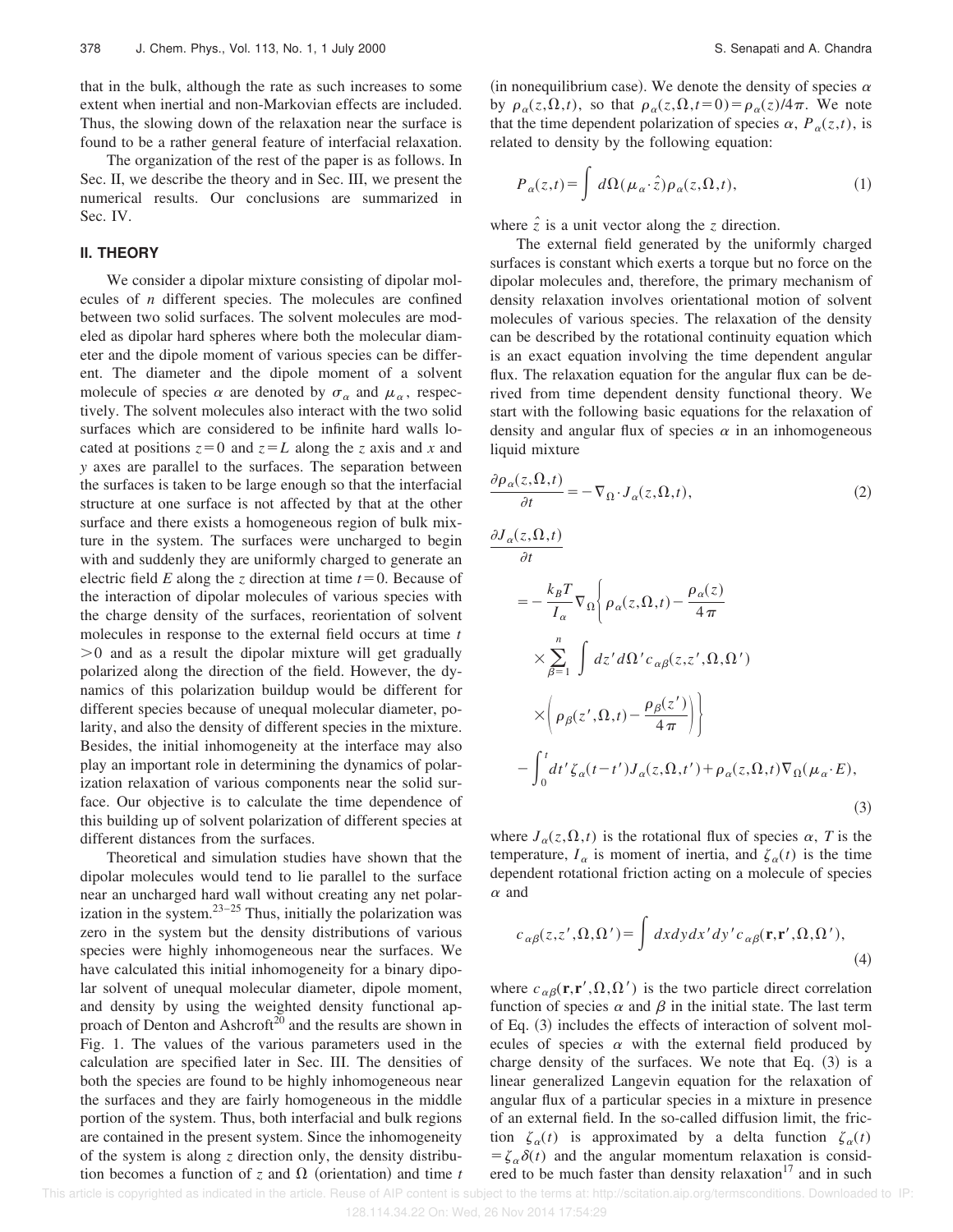

FIG. 1. The variation of solvent density of (a) species 1 and (b) species 2 with distance from the uncharged surfaces.

limiting situation the relaxation equation for the density of species  $\alpha$  can be described by the following diffusion equation:

$$
\frac{\partial \rho_{\alpha}(z,\Omega,t)}{\partial t} = D_{R;\alpha} \nabla_{\Omega}^{2} \rho_{\alpha}(z,\Omega,t) - D_{R;\alpha} \nabla_{\Omega}^{2} \frac{\rho_{\alpha}(z)}{4\pi}
$$

$$
\times \sum_{\beta=1}^{n} \int dz' d\Omega' c_{\alpha\beta}(z,z',\Omega,\Omega')
$$

$$
\times \left\{ \rho_{\beta}(z',\Omega',t) - \frac{\rho_{\beta}(z')}{4\pi} \right\}
$$

$$
- \beta^{*} D_{R;\alpha} \nabla_{\Omega} \rho_{\alpha}(z,\Omega,t) \nabla_{\Omega} \mu_{\alpha} E \cos \theta, \qquad (5)
$$

where  $D_{R;\alpha}$  is the rotational diffusion coefficient of species  $\alpha$  which is equal to  $k_B T/I_\alpha \zeta_\alpha$  and  $\beta^* = 1/k_B T$ . We note that although for an inhomogeneous system, the rotational diffusion coefficient should depend on position, in the present work it is taken to be a constant for simplicity.

In the present work, the direct correlation function for the initial state of the solvent is taken to be the same as the one of uniform liquid at the same average density. For convenience, we expand the direct correlation function in terms of angular functions as follows:

$$
c_{\alpha\beta}(\mathbf{r}, \mathbf{r}', \Omega, \Omega') = c_{\alpha\beta}^{000}(|\mathbf{r} - \mathbf{r}'|) + c_{\alpha\beta}^{110}(|\mathbf{r} - \mathbf{r}'|) \phi^{110}(\Omega, \Omega')
$$
  
+ 
$$
c_{\alpha\beta}^{112}(|\mathbf{r} - \mathbf{r}'|) \phi^{112}(\Omega, \Omega', \hat{r}),
$$
 (6)

where the angular functions  $\phi^{110}(\Omega,\Omega')$  and  $\phi^{112}(\Omega,\Omega',\hat{r})$ where the angular functions  $\phi^{110}(\Omega, \Omega')$  and  $\phi^{112}(\Omega, \Omega', \hat{r})$ <br>are defined as:  $\phi^{110}(\Omega, \Omega') = (\hat{\mu_{\alpha}} \cdot \hat{\mu_{\beta}})$  and  $\phi^{112}(\Omega, \Omega', \hat{r})$ <br>= 3( $\hat{\mu_{\alpha}} \cdot \hat{r}$ )( $\hat{\mu_{\beta}} \cdot \hat{r}$ ) – ( $\hat{\mu_{\alpha}} \cdot \hat{\mu_{\beta}}$ ) where  $\$  $=3(\widehat{\mu_{\alpha}}\cdot\hat{r})(\widehat{\mu_{\beta}}\cdot\hat{r})-(\widehat{\mu_{\alpha}}\cdot\widehat{\mu_{\beta}})$ vectors along dipole moments of particles located at **r** and **r**<sup> $6$ </sup> and  $\hat{r} = (\mathbf{r} - \mathbf{r}')/|\mathbf{r} - \mathbf{r}'|$ . In Eq. (6),  $c_{\alpha\beta}^{000}(|\mathbf{r} - \mathbf{r}'|)$  represents the isotropic or hard sphere part and the second and third terms represent the anisotropic or dipolar part of the intra and inter-species direct correlation function. We substitute Eq.  $(6)$  into Eq.  $(5)$  and carry out the angular integrations to obtain the following linearized diffusion equation for the relaxation of polarization:

$$
\frac{\partial P_{\alpha}(z,t)}{\partial t} = -2D_{R;\alpha}P_{\alpha}(z,t) + \frac{2}{3}D_{R;\alpha}\rho_{\alpha}(z)
$$

$$
\times \sum_{\beta=1}^{n} \left[ \int dz' \left\{ c_{\alpha\beta}^{110}(z,z')P_{\beta}(z',t) + \int dx dy dr' c_{\alpha\beta}^{112}(\mathbf{r},\mathbf{r'}) \right.\right.
$$

$$
\times \left( \frac{3|z-z'|^2}{|\mathbf{r}-\mathbf{r'}|^2} - 1 \right) P_{\beta}(z',t) \right\} \bigg]
$$

$$
+ \frac{2}{3} \beta^* D_{R;\alpha} \rho_{\alpha}(z) \mu_{\alpha} E. \tag{7}
$$

Analytical solutions of the direct correlation functions are available within mean spherical approximation (MSA) for a binary mixture of unequal sized dipolar hard spheres.<sup>26</sup> In MSA,  $c_{\alpha\beta}^{000}(|\mathbf{r}-\mathbf{r}'|)$  is given by the Percus–Yevic (PY) hard sphere  $(HS)$  correlation function.<sup>26–28</sup> For a binary mixture of unequal sized hard spheres, the solutions are given by

$$
c_{\alpha\alpha;hs}^{000}(|\mathbf{r}-\mathbf{r}'|) = c_{\alpha\alpha}^{\text{PY}}(|\mathbf{r}-\mathbf{r}'|),
$$
  
=  $a_{\alpha} + b_{\alpha}|\mathbf{r}-\mathbf{r}'| + d'|\mathbf{r}-\mathbf{r}'|^3, \quad \alpha = 1,2,$  (8)

for  $|\mathbf{r}-\mathbf{r}'| < \sigma_\alpha$  and zero otherwise, while

$$
c_{\alpha\beta;hs}^{000}(|\mathbf{r}-\mathbf{r}'|) = c_{\alpha\beta}^{\text{PY}}(|\mathbf{r}-\mathbf{r}'|),
$$
  
=  $a_{\gamma} + \Theta(R)[bR^2 + 4\lambda d'R^3 + d'R^4]/|\mathbf{r}-\mathbf{r}'|,$   
(9)

for  $|\mathbf{r}-\mathbf{r}'| < \sigma_{\alpha\beta}$  and zero otherwise. Here  $\Theta$  is the Heaviside step function,  $\lambda = |\sigma_{\alpha} - \sigma_{\beta}|/2$ ,  $R = |\mathbf{r} - \mathbf{r}'| - \lambda$ ,  $\sigma_{\alpha\beta}$  $=({\sigma_\alpha}+{\sigma_\beta})/2$  and the  $\gamma$  component refers to the species of smaller molecular diameter. The coefficients  $a_{\alpha}$ ,  $b_{\alpha}$ ,  $b$ , and *d'* depend on the bulk densities of the two components and on the diameter ratio. The analytical expressions of these coefficients are given in the work of Ashcroft and Langreth.<sup>28</sup> The anisotropic terms can be expressed in terms of the Percus–Yevick hard sphere correlation function by the following equations:<sup>26</sup>

$$
c_{\alpha\beta}^{110}(r) = 2\kappa_{\alpha\beta} [c_{\alpha\beta}^{\text{PY}}(r, \rho_1^{+\alpha\beta}, \rho_2^{+\alpha\beta}) - c_{\alpha\beta}^{\text{PY}}(r, \rho_1^{-\alpha\beta}, \rho_2^{-\alpha\beta})],
$$
\n(10)

$$
c_{\alpha\beta}^{112}(r) = c_{\alpha\beta}^{(0)112}(r) - \frac{3}{r^3} \int_0^r dr' \, r'^2 c_{\alpha\beta}^{(0)112}(r'),\tag{11}
$$

where

$$
c_{\alpha\beta}^{(0)112}(r) = \kappa_{\alpha\beta} \left[ 2c_{\alpha\beta}^{\text{PY}}(r, \rho_1^{+\alpha\beta}, \rho_2^{+\alpha\beta}) + c_{\alpha\beta}^{\text{PY}}(r, \rho_1^{-\alpha\beta}, \rho_2^{-\alpha\beta}) \right],
$$
\n(12)

and vanishes at  $r > (\sigma_\alpha + \sigma_\beta)/2$  where  $r = |\mathbf{r} - \mathbf{r}'|$ . The modified densities  $\rho_m^{\alpha} \alpha \rho_m^{\alpha}$  and  $\rho_m^{\alpha} \alpha \rho_m^{\alpha}$  are defined as

$$
\rho_m^{+\alpha\beta} = 2 \frac{\kappa_{\alpha m} \kappa_{m\beta}}{\kappa_{\alpha\beta}} \rho_m, \qquad (13a)
$$

This article is copyrighted as indicated in the article. Reuse of AIP content is subject to the terms at: http://scitation.aip.org/termsconditions. Downloaded to IP: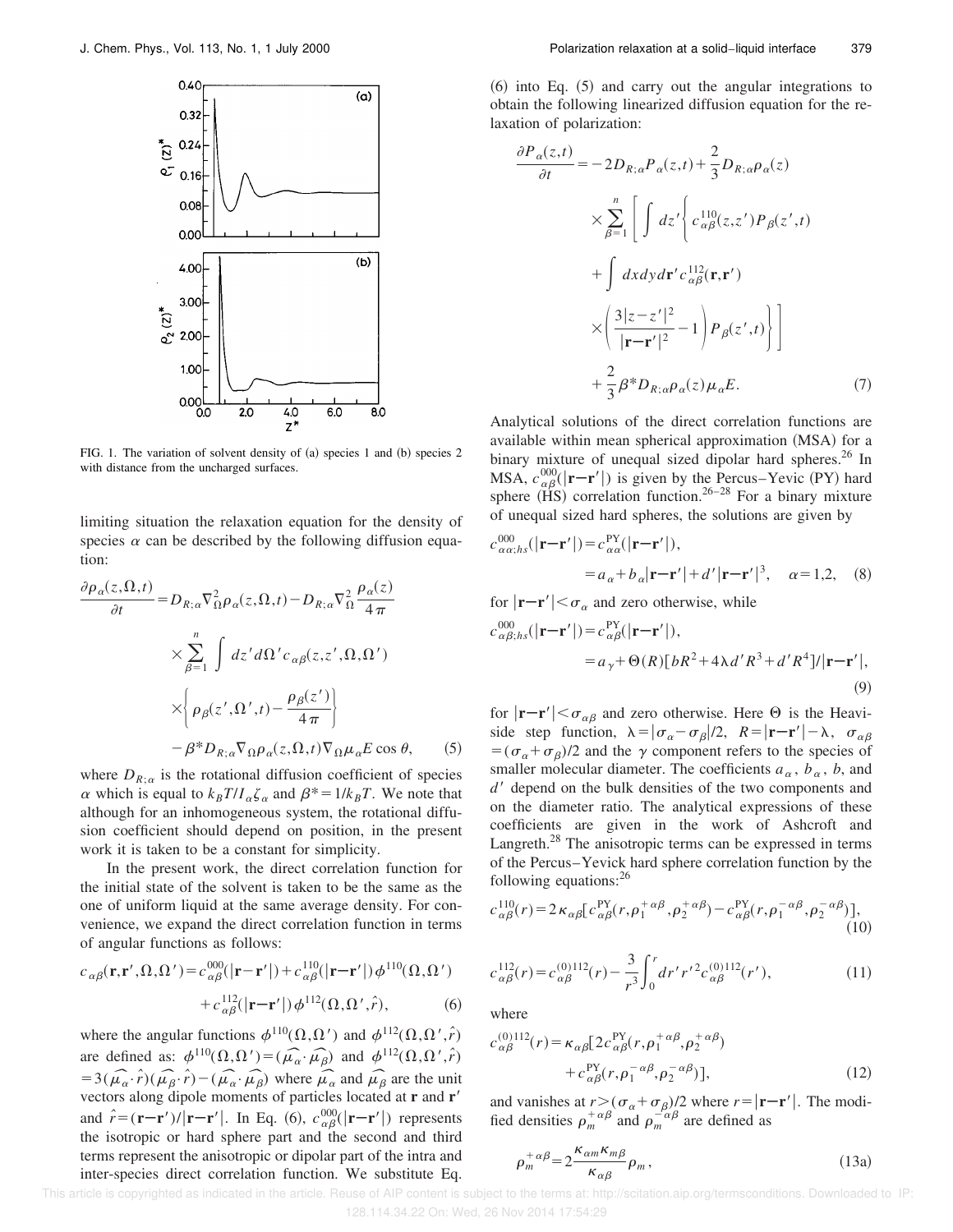$$
\rho_m^{-\alpha\beta} = -\frac{\kappa_{\alpha m}\kappa_{m\beta}}{\kappa_{\alpha\beta}}\rho_m,\tag{13b}
$$

where the index *m* labels the *m*th species. The quantities  $\kappa_{11}$ ,  $\kappa_{12}$ , and  $\kappa_{22}$  are obtained from the solutions of the following three coupled equations:<sup>26</sup>

$$
\frac{4\pi}{3}\beta^*\rho_1\mu_1^2 = \Phi_{11}(2\kappa_{11}\rho_1, 2\kappa_{12}^2\rho_2/\kappa_{11}) - \Phi_{11}(-\kappa_{11}\rho_1, -\kappa_{12}^2\rho_2/\kappa_{11}),
$$
 (14a)

$$
\frac{4\pi}{3}\beta^*\rho_1\mu_1\mu_2 = \Phi_{12}(2\kappa_{11}\rho_1, 2\kappa_{22}\rho_2) \n- \Phi_{12}(-\kappa_{11}\rho_1, -\kappa_{22}\rho_2),
$$
\n(14b)

$$
\frac{4\pi}{3}\beta^*\rho_2\mu_2^2 = \Phi_{22}(2\kappa_{12}^2\rho_1/\kappa_{22}, 2\kappa_{22}\rho_2) \n- \Phi_{22}(-\kappa_{12}^2\rho_1/\kappa_{22}, -\kappa_{22}\rho_2),
$$
\n(14c)

where

$$
\Phi_{\alpha\beta}(\rho_1, \rho_2) = \rho_\alpha \frac{\partial \beta^* \mu_\alpha(\rho_1, \rho_2)}{\partial \rho_\beta},\tag{15}
$$

where  $\beta^* = 1/k_B T$  and  $\mu_\alpha(\rho_1, \rho_2)$  is the chemical potential of the  $\alpha$ th species in the binary hard sphere mixture whose analytical expression is given in Ref. 26. With the help of above solutions, one can derive analytical expressions of  $c_{\alpha\beta}^{110}(z, z')$  for  $\alpha, \beta = 1,2$  and these are given by

$$
c_{\alpha\alpha}^{110}(z,z') = 2\pi\kappa_{\alpha\alpha}[\frac{1}{2}A_{\alpha}(\sigma_{\alpha}^2 - |z - z'|^2)
$$
  
+
$$
\frac{1}{3}B_{\alpha}(\sigma_{\alpha}^3 - |z - z'|^3) + \frac{1}{5}D'(\sigma_{\alpha}^5 - |z - z'|^5)],
$$
  

$$
z < \sigma_{\alpha},
$$
  
= 0, otherwise, (16a)

$$
c_{12}^{110}(z, z') = 2 \pi \kappa_{12} [A_1(\sigma_{12}^2 - |z - z'|^2) + \frac{1}{3} B \sigma_1^3 + D' \lambda \sigma_1^4 + \frac{1}{5} D' \sigma_1^5], \ z < \sigma_{12},
$$
  
= 0, otherwise, (16b)

where

$$
A_{\alpha} = 2[a_{\alpha}(\rho_1^{+\alpha\alpha}, \rho_2^{+\alpha\alpha}) - a_{\alpha}(\rho_1^{-\alpha\alpha}, \rho_2^{-\alpha\alpha})], \quad \alpha = 1, 2, (17)
$$

$$
B_{\alpha} = 2[b_{\alpha}(\rho_1^{+\alpha\alpha}, \rho_2^{+\alpha\alpha}) - b_{\alpha}(\rho_1^{-\alpha\alpha}, \rho_2^{-\alpha\alpha})], \quad \alpha = 1, 2, (18)
$$

$$
B = 2[b(\rho_1^{+12}, \rho_2^{+12}) - b(\rho_1^{-12}, \rho_2^{-12})],
$$
\n(19)

$$
D' = 2[d'(\rho_1^{+12}, \rho_2^{+12}) - d'(\rho_1^{-12}, \rho_2^{-12})].
$$
 (20)

The value of the integral  $\int dx dy dx' dy' c_{\alpha\beta}^{112}(\mathbf{r}, \mathbf{r}')$  $\times$ (3|z-z'|<sup>2</sup>/|**r**-**r'**|<sup>2</sup>-1) for  $\alpha$ , $\beta$ =1,2 is evaluated numerically by using the solutions of  $c_{\alpha\beta}^{112}(\mathbf{r}-\mathbf{r}')$  as given by Eqs.  $(11)$  and  $(12)$ .

Equation  $(7)$  describes the dynamics of polarization relaxation in the diffusion limit where inertial and non-Markovian effects are not important. The results of the diffusion equation approach are expected to be valid at long times where memory effects can be ignored. At short times, the time dependence of friction may play an important role and the inertial and non-Markovian effects are to be taken into account. In a non-Markovian theory including inertial effects, the dynamical equation for the polarization relaxation becomes

$$
\frac{\partial P_{\alpha}(z,t)}{\partial t} = -2 \int_{0}^{t} dt' D_{R;\alpha}(t-t') P_{\alpha}(z,t') + \frac{2}{3} \sum_{\beta=1}^{n} \int_{0}^{t} dt' D_{R;\alpha}(t-t') \left[ \rho_{\alpha}(z) \int dz' \left\{ c_{\alpha\beta}^{110}(z,z') P_{\beta}(z',t') \right. \right. \\ \left. + \int dx dy dr' c_{\alpha\beta}^{112}(\mathbf{r},\mathbf{r}') \left( \frac{3|z-z'|^{2}}{|\mathbf{r}-\mathbf{r}'|^{2}} - 1 \right) P_{\beta}(z',t') \right] \Bigg] + \frac{2}{3} \beta^{*} \int_{0}^{t} dt' D_{R;\alpha}(t-t') \rho_{\alpha}(z) \mu_{\alpha}E, \tag{21}
$$

where  $D_{R,\alpha}(t)$  can be treated as a time dependent rotational diffusion coefficient of species  $\alpha$ . Its Laplace transform is given by  $D_{R;\alpha}(s)$  where s is the frequency. The frequency dependent diffusion coefficient  $D_{R;\alpha}(s)$  is related to the frequency dependent friction  $\zeta_a(s)$  by the following relation:

$$
D_{R;\alpha}(s) = \frac{k_B T}{I_{\alpha}(s + \zeta_{\alpha}(s))} \,. \tag{22}
$$

There are several approximate forms of  $D_{R;\alpha}(s)$  available in the literature. In the present work, we have used the following simple approximation for the frequency dependent diffusion coefficient:<sup>29,30</sup>

$$
D_{R;\alpha}(s) = \frac{D_{R;\alpha}}{1 + s D_{R;\alpha} I_{\alpha} / k_{B} T} \,. \tag{23}
$$

The above expression was derived from an approximate form of the time dependent friction which ensures that the short time and the long time dynamics are described correctly.<sup>29</sup> The values of  $D_{R,\alpha}(t)$  are obtained by numerical Laplace Inversion of Eq.  $(23)$ .

We have solved Eqs.  $(7)$  and  $(21)$  numerically by using finite difference methods by discretizing the time derivative and the spatial integrals. The time integral is also discretized when Eq.  $(21)$  is solved numerically. The time step used was  $0.005D_{R;1}^{-1}$  and the spatial grid width was  $0.02\sigma_1$ . The initial density was calculated by using weighted density functional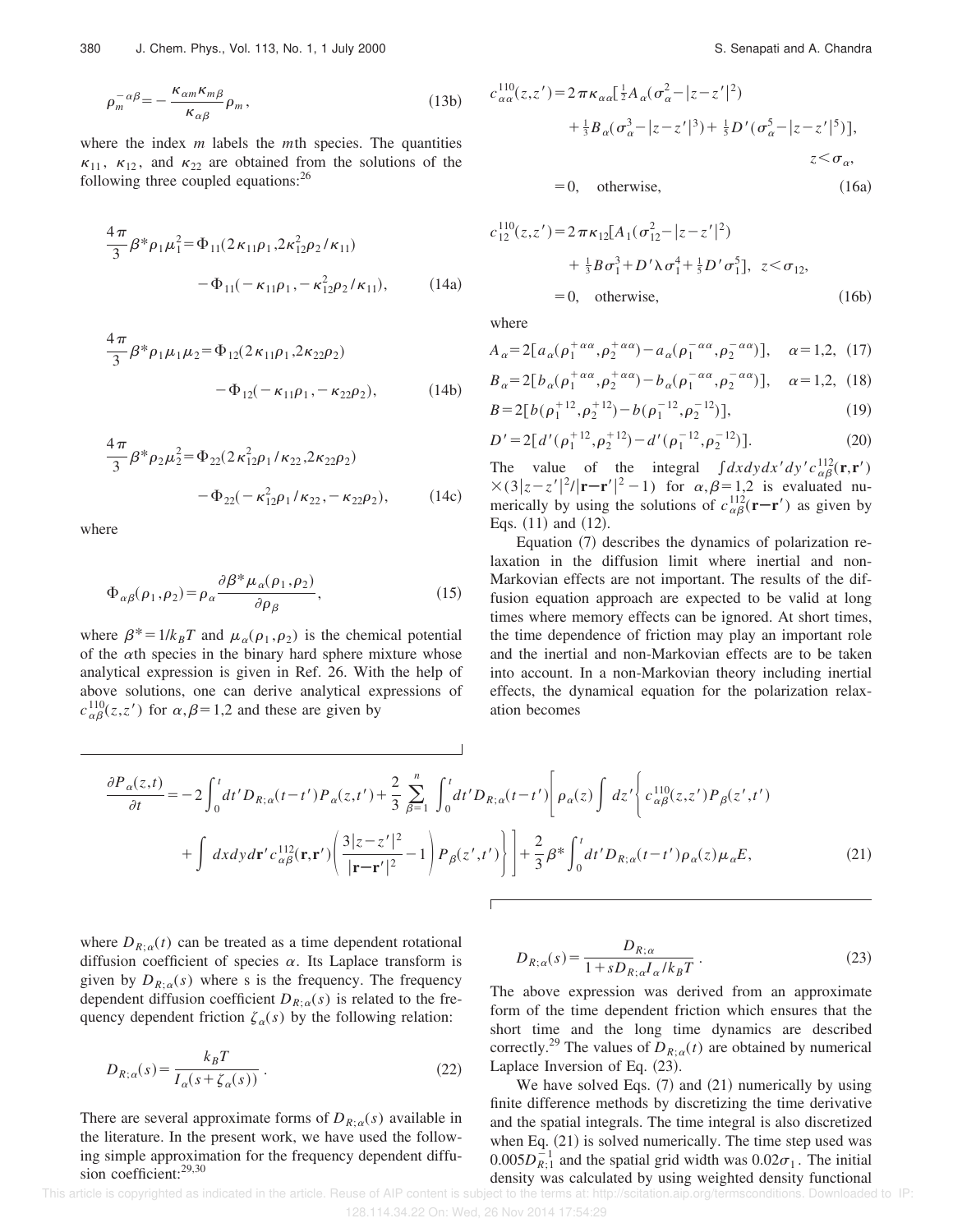

FIG. 2. The variation of solvent polarization of  $(a)$  species 1 and  $(b)$  species 2 with distance from the charged surface located at  $z=0$ . The surface is charged at  $t=0$ . The short dashed, long dashed, and the solid curves are for  $t^*$ =0.05, 0.2, and 3.0, respectively. The results of this figure and also of Figs.  $3-5$  are obtained by using the Markovian theory [Eq.  $(7)$ ].

theory as has been mentioned earlier. The results of the time dependence of polarization at various distances from the surfaces are discussed in the next Section.

#### **III. NUMERICAL RESULTS**

The systems studied in this work are specified by the values of the following reduced parameters: The bulk density of species  $\alpha$ :  $\rho_{\alpha}^* = \rho_{\alpha} \sigma_{\alpha}^3$ , the dipole moment of a molecule of species  $\alpha$ :  $\mu_{\alpha}^{*} = \sqrt{\mu_{\alpha}^{2}/k_{B}T\sigma_{\alpha}^{3}}$ , the molecular size ratio:  $\Gamma = \sigma_2/\sigma_1$ , the ratio of rotational diffusion coefficients:  $Q = D_{R,2} / D_{R,1}$ , and the electric field produced by the two charged surfaces:  $E^* = E \sqrt{\sigma_1^3 / k_B T}$ . In the numerical calculations, we have taken  $E^*=2$ . The values of the other parameters characterizing the two solvent species:  $\rho_1^*$ = 0.11,  $\rho_2^*$  = 0.63,  $\mu_1^*$  = 0.65,  $\mu_2^*$  = 1.29,  $\Gamma$  = 1.5, and *Q* =0.25. While discussing the results, the polarization ( $P_{\alpha}$ ), time (*t*) and the distance from the surface (*z*) are expressed in terms of the corresponding reduced quantities:  $P_{\alpha}^{*}(z)$  $= P_{\alpha}(z) \sqrt{\sigma_{\alpha}^{3}/k_{B}T}$ ,  $t^{*} = tD_{R;1}$ , and  $z^{*} = z/\sigma_{1}$ .

We first discuss the results of the Markovian theory as given by Eq.  $(7)$ . In Fig. 2, we have shown how the interfacial polarization profiles of the two species change with time, when the electric field is applied at  $t^* = 0.0$ . The polarization profiles at various times are shown starting from  $t^*$  = 0.05 to  $t^*$  = 3.0, which is the time when the polarization relaxation is virtually complete. It can be seen clearly that the final polarizations near the surface are highly inhomogeneous. Figure  $3(a)$  shows the variation of polarization with time at two different distances from the surface. The polarizations are calculated at  $z^*$  = 0.5 for component 1 and  $z^*$  = 0.75 for component 2 which are the contact distances of the two species from the surface, and also at  $z^* = 8.0$  which corresponds



FIG. 3. The time dependence of  $(a)$  the polarization and  $(b)$  the normalized polarization function of species 1 and 2 at different distances from the charged surface. The solid and the dashed curves show the relaxation at contact distance from the surface and in the bulk region, respectively.

to the homogeneous bulk region. Again, at a given time the polarization at the surface is found to be larger than those in the bulk for both the species.

Since a comparison of the relative rates of relaxation is not obvious from Fig.  $3(a)$ , we have calculated the normalized polarization function defined by

$$
S_{p;\alpha}(z,t) = \frac{P_{\alpha}(z,t) - P_{\alpha}(z,t=\infty)}{P_{\alpha}(z=0) - P_{\alpha}(z,t=\infty)},
$$
\n(24)

where  $P_{\alpha}(z,t=\infty)$  is the final equilibrium polarization of species  $\alpha$  at distance  $\zeta$  from the solid surface. The results of  $S_{p;\alpha}(z,t)$  are shown in Fig. 3(b). It is clearly seen that the rate of polarization relaxation near the surface is much slower than the rate of relaxation in the bulk phase for both the species. In fact,  $S_{p;1}(z^*=0.5,t)$  becomes negative at about  $t^*$ =0.4 and then it approaches zero from negative side. For one-component bulk systems, such negative values of the normalized polarization function (and also solvation function) usually occur because of the inertial and non-Markovian effects. $31-35$  The present calculations show that, for a dipolar mixture, even in a diffusion-level theory where inertial and non-markovian effects are not included, the normalized polarization function of a particular species can become negative at certain times. The results of interfacial relaxation shown in Fig. 3 are for  $z^* = 0.5$  (species 1) and  $z^*$  $=0.75$  (species 2) where the solvent densities are maximum and higher than the bulk. The entire interface consists of regions of higher and lower density and thus it would be interesting to study the relaxation at a distance where the density is minimum and smaller than the bulk density. Results of such a calculation are shown in Fig. 4. In this figure, we have shown the time dependence of the polarization and normalized polarization functions at  $z^* = 1.20$  (species 1) and  $z^* = 1.60$  (species 2). The interfacial polarization at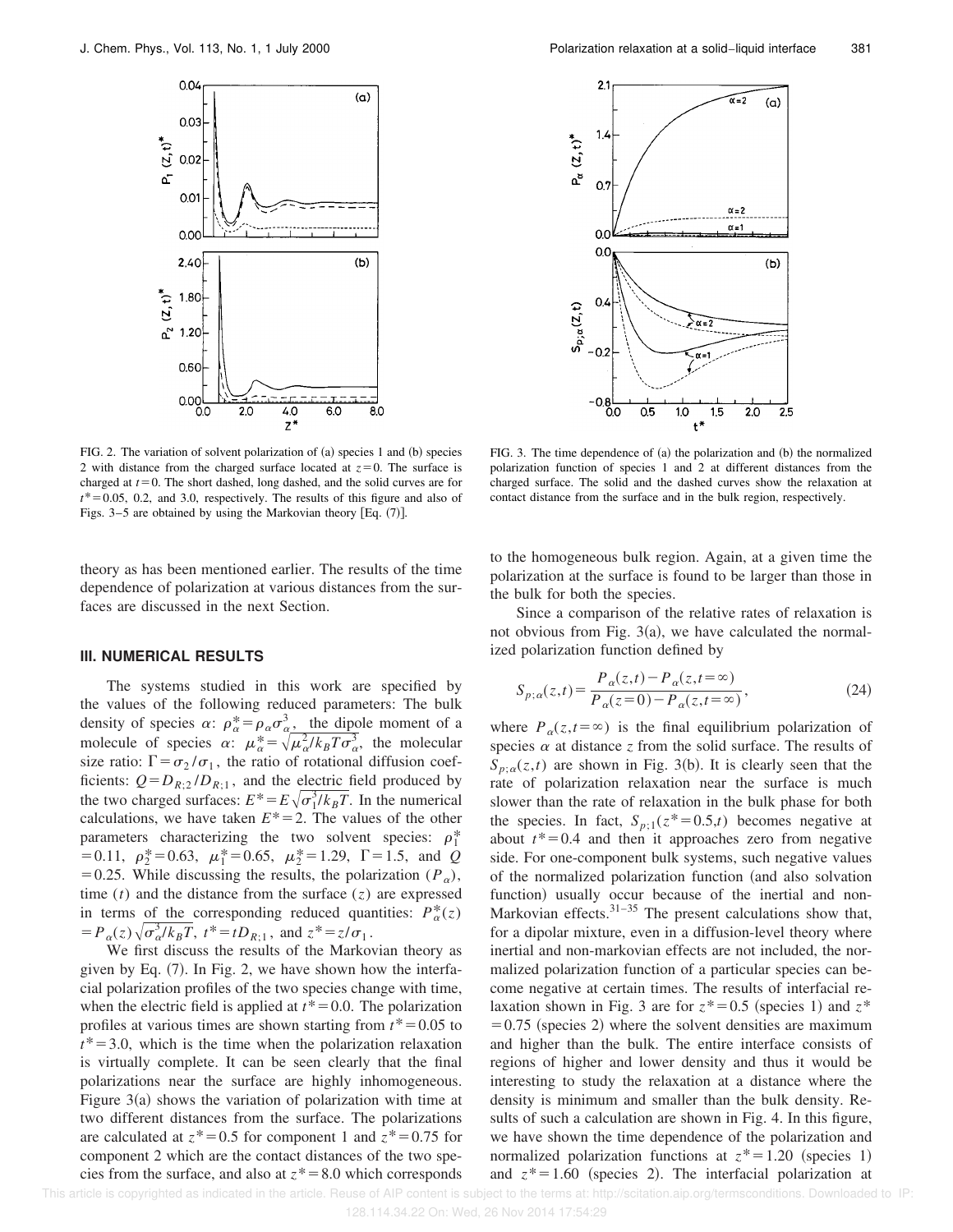

FIG. 4. The time dependence of (a) the polarization and (b) the normalized polarization function of species 1 and 2 at different distances from the charged surface. The solid and the dashed curves show the dynamics at the distance of first minimum in the density profiles ( $z^*$  = 1.2 for species 1 and  $z^*$ =1.6 for species 2) and in the bulk region, respectively.

these distances is found to be smaller than the bulk polarization at a given time and, more importantly, the relaxation at these distances is found to occur at a faster rate than the bulk relaxation.

It may be noted that the interfacial polarization profiles of Fig. 4 are smaller in magnitude compared to the ones at contact distances ( $z^*=0.5$  for species 1 and  $z^*=0.75$  for species 2). Thus, the contribution of the fast relaxing polarization in the regions of minimum density to the total interfacial polarization is unlikely to be significant. To verify this point, we have divided the entire polarization profile of a particular species into three regions: Region I or the contact interfacial region consists of molecules which are within the distance of first minimum of the solvent density of that particular species from the surface. Region II or the diffuse interfacial region contains molecules within the distance of the first minimum and the third minimum of solvent density from the surface and the rest of the system belongs to the bulk region. We define the average polarization of species  $\alpha$ in a particular region as follows

$$
\langle P_{\alpha}(t) \rangle = \frac{\int_{z_1}^{z_2} dz P_{\alpha}(z, t)}{z_2 - z_1},\tag{25}
$$

where  $z_1$  and  $z_2$  are the lower and upper limits of  $z$  for the region under consideration. The corresponding average normalized polarization function  $\langle S_{p;\alpha}(t)\rangle$  is defined in terms of  $\langle P_\alpha(t) \rangle$  by a relation similar to Eq. (24). The results of  $\langle P_\alpha(t) \rangle$  and  $\langle S_{p;\alpha}(t) \rangle$  for the contact interfacial region and bulk region are shown in Fig. 5 for both the species. A slowing down of the relaxation of average polarization in the contact interfacial region is observed for both the species. This slowing down is more evident in the inset of Fig. 5. The



FIG. 5. The time dependence of  $(a)$  the average polarization and  $(b)$  the average normalized polarization function of species 1 and 2. The solid and dashed curves are for contact interfacial region and the bulk, respectively. The inset shows the dynamics at short times.

results of average polarization for the diffuse interfacial region are very similar to the bulk polarization and, therefore, are not shown in the figure.

Till now, we have presented results of the Markovian theory  $[Eq. (7)]$  which is accurate at long times as discussed previously. In the next figure  $(Fig. 6)$ , we have shown the non-Markovian results for the polarization relaxation of the two species at the surface and in the bulk. We also have



FIG. 6. The time dependence of the polarization of  $(a)$  species 1 and  $(b)$ species 2 at two different distances from the charged surface. The solid curves show the results of the non-Markovian theory  $[Eq. (21)]$ . The results of the Markovian theory  $[Eq. (7)]$  are shown by dashed curves for comparison. The upper curves are for contact distance  $(z^*=0.5$  for species 1 and  $z^*$ =0.75 for species 2) and the lower curves are for the bulk region.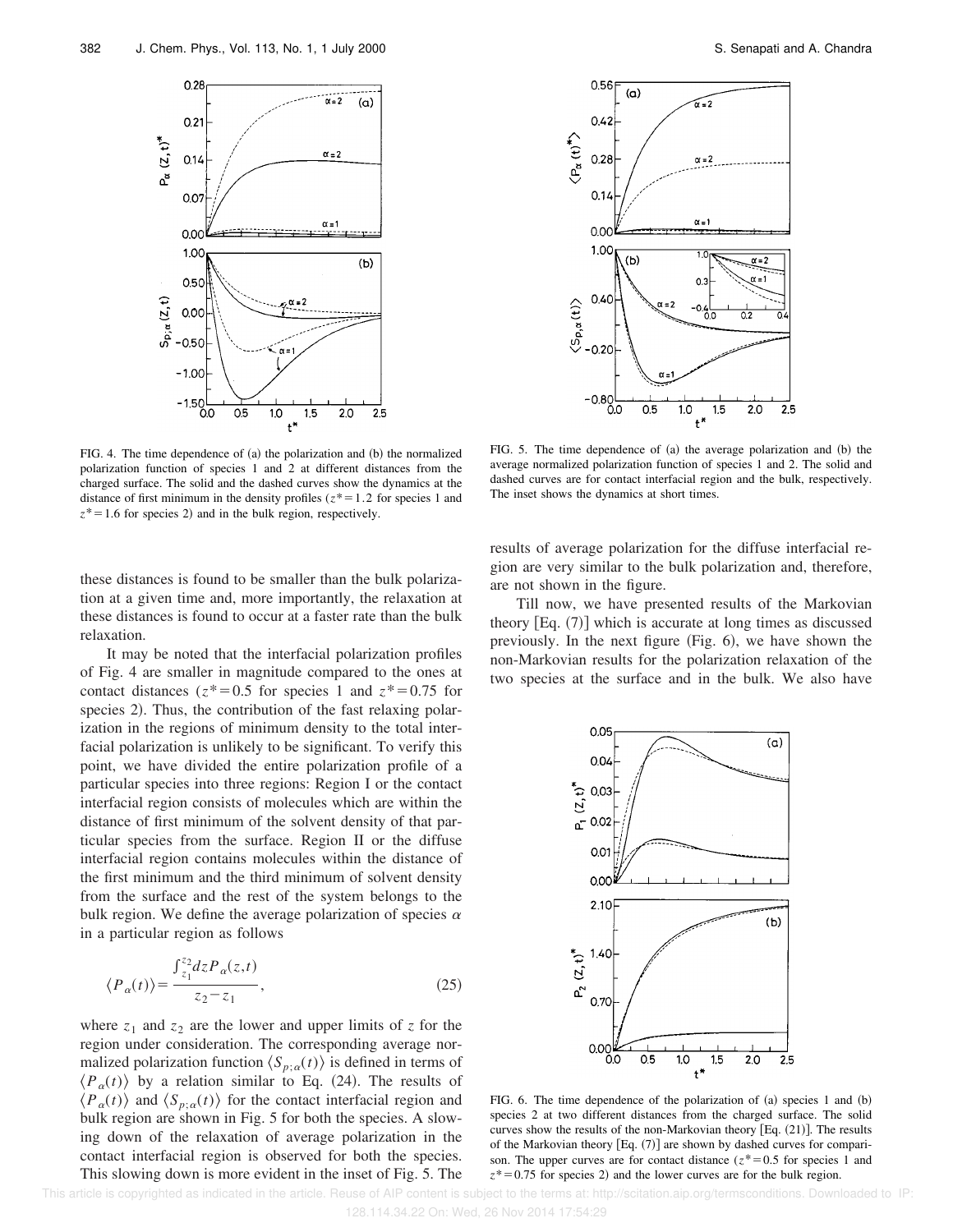included the Markovian results for comparison. In these calculations we have assumed that the moment of inertia of molecules of both species are the same. The normalized polarization functions are shown in Fig. 7. The dynamics at the interface is again found to be slower than that in the bulk. Thus, the slowing down of the relaxation near the surface is found to be a rather general feature of interfacial relaxation.

We note that a slowing down of the orientational relaxation of interfacial molecules has also been observed in recent molecular dynamics simulations of mixed dipolar liquids at solid–liquid interfaces $16$ . On the experimental side, no study has yet been carried out to measure the solvent relaxation at solid-liquid interfaces. Over past two decades, the solvent relaxation in bulk phases has been investigated by measuring the time dependent fluorescence Stokes shift (TDFSS) of a newly excited chromophore which undergoes a charge transfer in the excited state. $36$  Similar techniques have also been used to study solvent relaxation in confined systems such as water in reverse micelles. $37$  The experimental measurement of solvent dynamics at solid–liquid interfaces can be made by studying the TDFSS of a newly excited chromophore probe which is selectively adsorbed at the surface. Such selective adsorption of the chromophore at the surface can be achieved by attaching a surface active group to the chromophore. Of course, practical implementation of this experiment at interface may have other technical difficulties, but, if successful, it can provide direct information on the dynamics of molecular relaxation at solid–liquid interfaces. Direct experimental study of the perturbation of solvent dynamics by a solid surface remains an important goal for future *in situ* studies of solid–liquid interfaces.

#### **IV. SUMMARY AND CONCLUSIONS**

We have investigated the dynamics of polarization relaxation in a mixed dipolar liquid at solid–liquid interface by using equations of time dependent density functional theory. The main goal was to explore the effects of inhomogeneity of the medium on the orientational relaxation of interfacial dipolar molecules. The initial inhomogeneity of the medium is calculated by using an accurate weighted density functional theory. We have considered both Markovian and non-Markovian equations of motion for the relaxation of polarizations of various species near a newly charged solid surface. The theory properly takes into account the intra and interspecies interactions, the surface–molecule interactions and also the inhomogeneity of the medium. The final dynamical equations are solved numerically in real space and explicit numerical results are obtained for the relaxation of solvent polarizations in a binary dipolar liquid at varying distances from the solid surface. The dynamics of interfacial relaxation is compared with that of the bulk. A slowing down of the relaxation dynamics for both the species is found for interfacial molecules. However, the extent of slowing down is found to be different for different species. Also, the rate of relaxation is found to change nonmonotonically with distance from the surface due to the layering of solvent molecules in the interfacial region. It may be noted that the ef-



FIG. 7. The time dependence of the normalized polarization function of  $(a)$ species 1 and (b) species 2 at different distances from the charged surface. The results are from the non-Markovian theory. The solid and the dashed curves show the relaxation at contact distance from the surface and in the bulk region, respectively.

fects of inhomogeneity of the medium on orientational relaxation in a mixed dipolar liquid are investigated here for the first time by using an analytical theory.

The results of the present work would be useful in understanding the dynamics of many interfacial chemical processes such as charge transfer reactions at solid–liquid interfaces.38–40 In order to fully understand interfacial charge transfer processes, one needs information on the electronic coupling between two resonant electronic states undergoing electron exchange, the nuclear activation barrier to attaining this condition of electronic resonance and also the nuclear relaxation dynamics in reactant and product wells. In the adiabatic limit, where the electronic coordinate equilibrates faster than the nuclear motion at the reaction saddle point, the electron transfer time scale becomes equivalent to the nuclear relaxation dynamics. Both intramolecular and solvent reorganization contribute to the nuclear relaxation, although the solvent coordinate is usually the dominant factor. Thus, the solvent dynamics at the solid surface can play a crucial role in determining the rates of charge transfer processes at solid–liquid interfaces and the theory presented in this work can be used to understand this interfacial solvent dynamics.

The present study can be extended to study a number of other related problems. For example, Eqs.  $(7)$  and  $(21)$  can be extended to study the polarization relaxation in an inhomogeneous ionic solution near a charged surface. Such studies would be useful in investigating the dynamics of electrochemical processes at surfaces. An extension of the present theory to study the dynamics of electrical double layer formation next to a charged surface would also be very useful. It would also be interesting to study the solvent relaxation near a charged metal surface. In such cases, even for the uncharged surface there would be a finite polarization at the